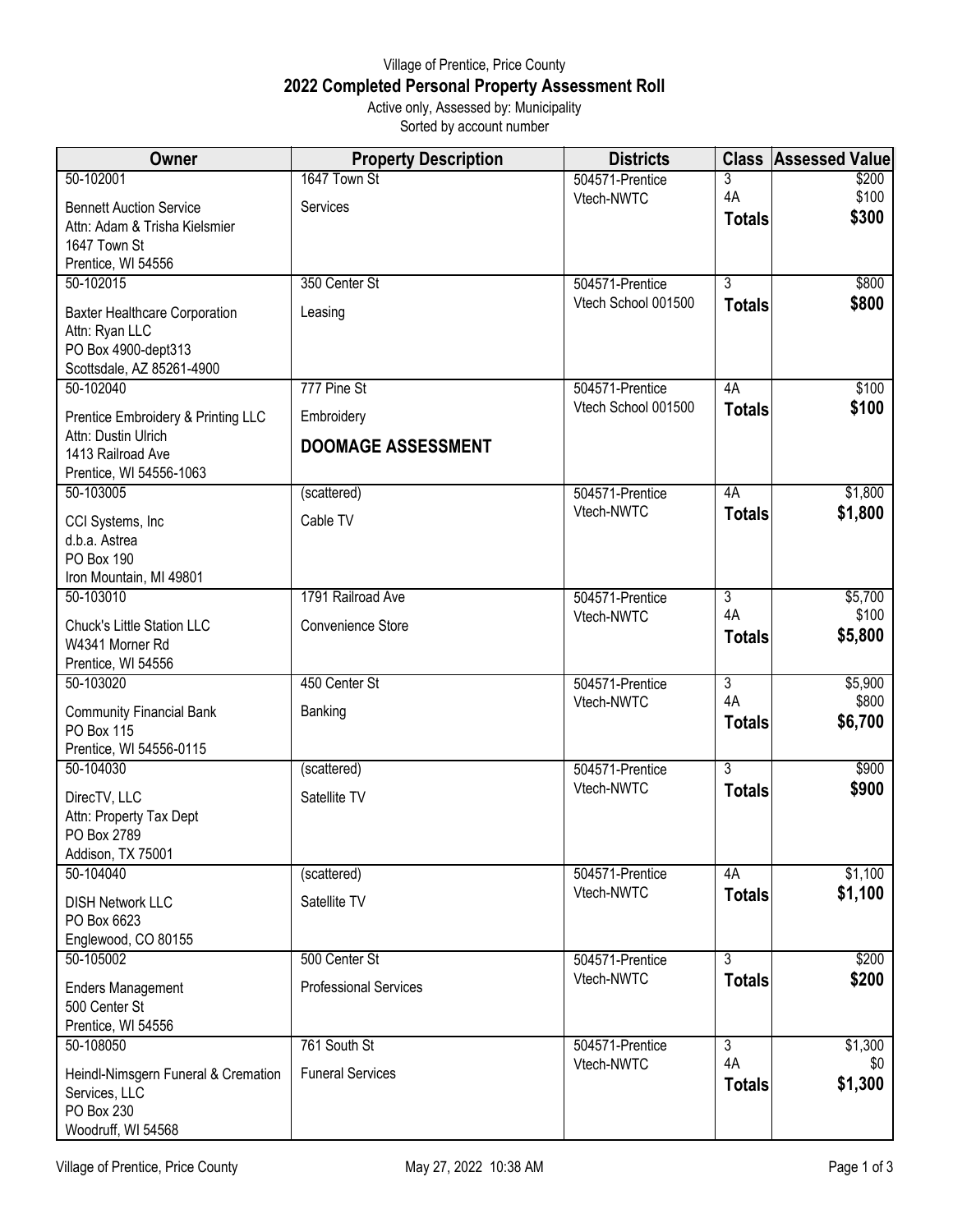| Owner                                                                                         | <b>Property Description</b>              | <b>Districts</b> |                     | <b>Class Assessed Value</b> |
|-----------------------------------------------------------------------------------------------|------------------------------------------|------------------|---------------------|-----------------------------|
| 50-108055                                                                                     | 794 Balsam St                            | 504571-Prentice  | $\overline{AB}$     | \$2,300                     |
| Hueckman, Randall J<br>Attn: Randall J Hueckman<br>788 River Spring Dr<br>Prentice, WI 54556  | Building on Leased Land                  | Vtech-NWTC       | <b>Totals</b>       | \$2,300                     |
| 50-108060                                                                                     | 1117 Railroad Ave                        | 504571-Prentice  | $\overline{3}$      | \$300                       |
| Ripsaw Saloon<br>Attn: Todd & Melissa Aird<br>PO Box 31<br>Prentice, WI 54556                 | Bar & Grill<br><b>DOOMAGE ASSESSMENT</b> | Vtech-NWTC       | 4A<br><b>Totals</b> | \$400<br>\$700              |
| 50-109020                                                                                     | 511 Air Park Dr                          | 504571-Prentice  | $\overline{3}$      | \$3,200                     |
| Integrity Plus Insulation LLC<br>Attn: Eric Gladson                                           | Insulation                               | Vtech-NWTC       | 4A<br><b>Totals</b> | \$1,700<br>\$4,900          |
| 511 Air Park Dr<br>Prentice, WI 54556                                                         | <b>DOOMAGE ASSESSMENT</b>                |                  |                     |                             |
| 50-112010                                                                                     | 1305 Railroad Ave                        | 504571-Prentice  | 4A                  | \$100                       |
| Lach's Fine Cars<br>1305 Railroad Ave<br>Prenctice, WI 54556                                  | <b>Auto Dealer</b>                       | Vtech-NWTC       | <b>Totals</b>       | \$100                       |
| 50-113005                                                                                     | 1107 Railroad Ave                        | 504571-Prentice  | $\overline{3}$      | \$600                       |
| Makovsky Brush Service<br>N3852 Ogema-Prentice Rd<br>Prentice, WI 54556                       | Tree/Brush Removal                       | Vtech-NWTC       | <b>Totals</b>       | \$600                       |
| 50-113030                                                                                     | 1511 Railroad Ave                        | 504571-Prentice  | $\overline{3}$      | \$54,200                    |
| Aspirus Prentice Clinic<br>135 S Gibson St<br>Medford, WI 54451                               | <b>Medical Services</b>                  | Vtech-NWTC       | 4A<br><b>Totals</b> | \$2,000<br>\$56,200         |
| 50-116015                                                                                     | 727 US Hwy 8                             | 504571-Prentice  | $\overline{3}$      | \$100                       |
| Reuben's Sales & Service, Inc.<br>PO Box 229<br>Prentice, WI 54556-0229                       | <b>Auto Dealer</b>                       | Vtech-NWTC       | <b>Totals</b>       | \$100                       |
| 50-116016                                                                                     | 400 Red Pine Ct                          | 504571-Prentice  | $\overline{3}$      | \$300                       |
| Pitney Bowes Global Financial Services<br>LLC                                                 | Services                                 | Vtech-NWTC       | <b>Totals</b>       | \$300                       |
| 5310 Cypress Center Dr #110<br>Tampa, FL 33609                                                |                                          |                  |                     |                             |
| 50-116030                                                                                     | 816 Railroad Ave                         | 504571-Prentice  | 4A                  | \$600                       |
| Prentice Auto Service and Repair                                                              | <b>Auto Services</b>                     | Vtech-NWTC       | <b>Totals</b>       | \$600                       |
| Attn: Dustin O'Chonicky<br>PO Box 83<br>816 Railroad Ave<br>Prentice, WI 54556                | <b>DOOMAGE ASSESSMENT</b>                |                  |                     |                             |
| 50-118007                                                                                     | 1109 Railroad Ave                        | 504571-Prentice  | 3                   | \$700                       |
| Railroad Recreational Center LLC<br>Attn: Arlene Makovsky<br>PO Box 206<br>Prentice, WI 54556 | Recreation                               | Vtech-NWTC       | <b>Totals</b>       | \$700                       |